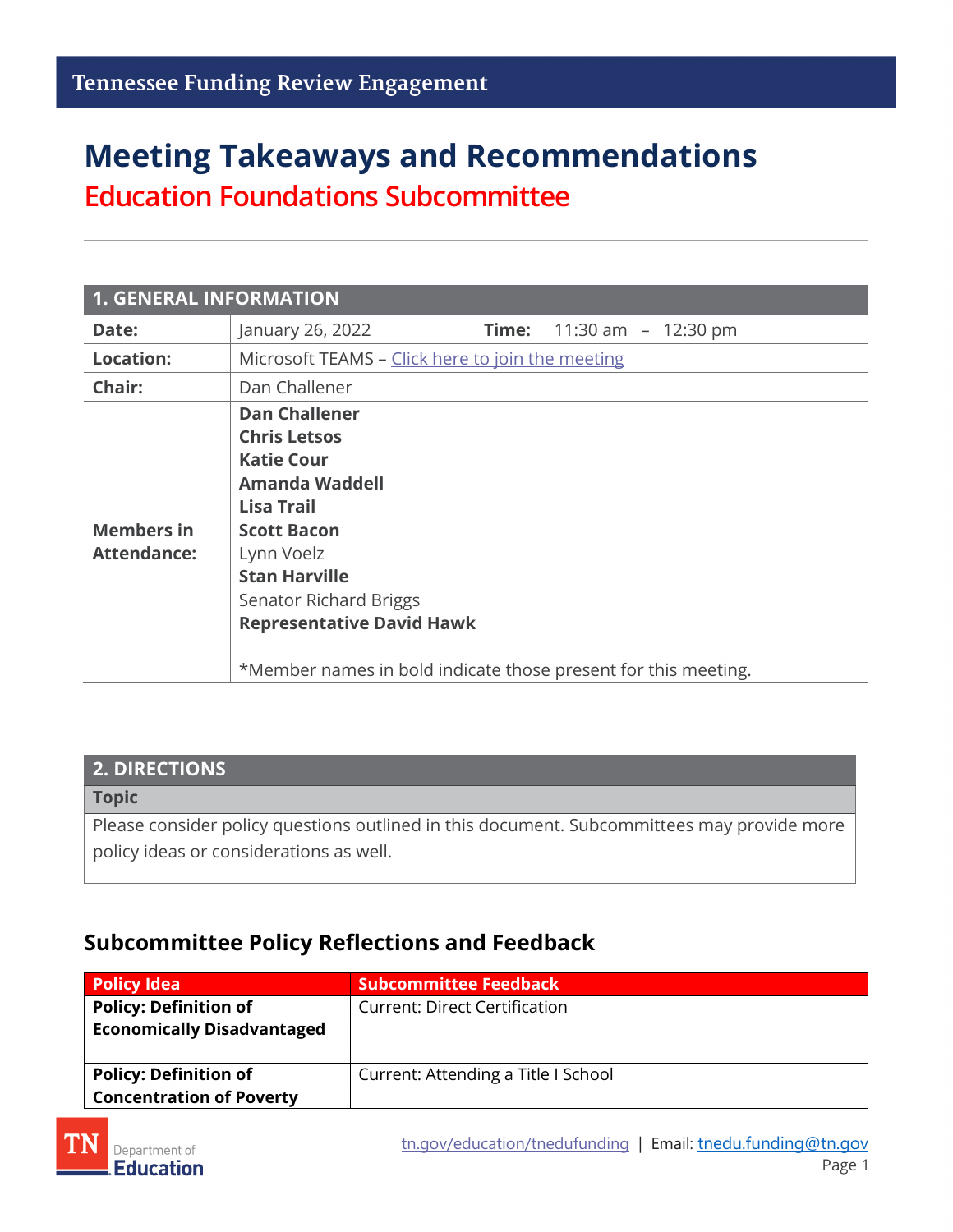r

| <b>Policy: Definition of Sparsity</b> | Current: Students per square mile (federal is 10, but the range is<br>10-25 students)                                                                                                          |
|---------------------------------------|------------------------------------------------------------------------------------------------------------------------------------------------------------------------------------------------|
| <b>Policy: Teacher Salaries</b>       | Question: What, if any, requirements should the formula require<br>on investing new education dollars into existing educator salaries<br>moving forward?                                       |
| <b>Policy: Teacher Salaries</b>       | Question: Are there any other policies for teacher salaries that<br>should be included?                                                                                                        |
| <b>Policy: Tutoring</b>               | Question: This is required for students who score at "Below" on<br>the 3rd grade TCAP beginning SY23-24. Should there be funding<br>included in the formula for this legally required support? |
| <b>Policy: CTE</b>                    | Question: Please review the CTE content and provide feedback on<br>how TN may choose to address CTE considerations.                                                                            |
| <b>Policy: K-2 Weight</b>             | Question from the Steering Committee: How might you consider<br>a K-2 weight or additional investment in the earlier grades?                                                                   |
| <b>Policy: Outcomes</b>               | Question from the Steering Committee: They would like to see<br>outcomes options for middle school. What outcomes does your<br>subcommittee recommend?                                         |
| <b>Policy: Outcomes</b>               | Question from the Steering Committee: They would like to see<br>other outcomes options for elementary school. What outcomes<br>does your subcommittee recommend?                               |
| <b>Policy: Accountability</b>         | Question from the Steering Committee: What accountability<br>measures should be included in any new formula proposal, or<br>what ideas do you have?                                            |
| <b>Policy: Reporting</b>              | Question: What information should be included in public<br>reporting for school and for district level financials?                                                                             |

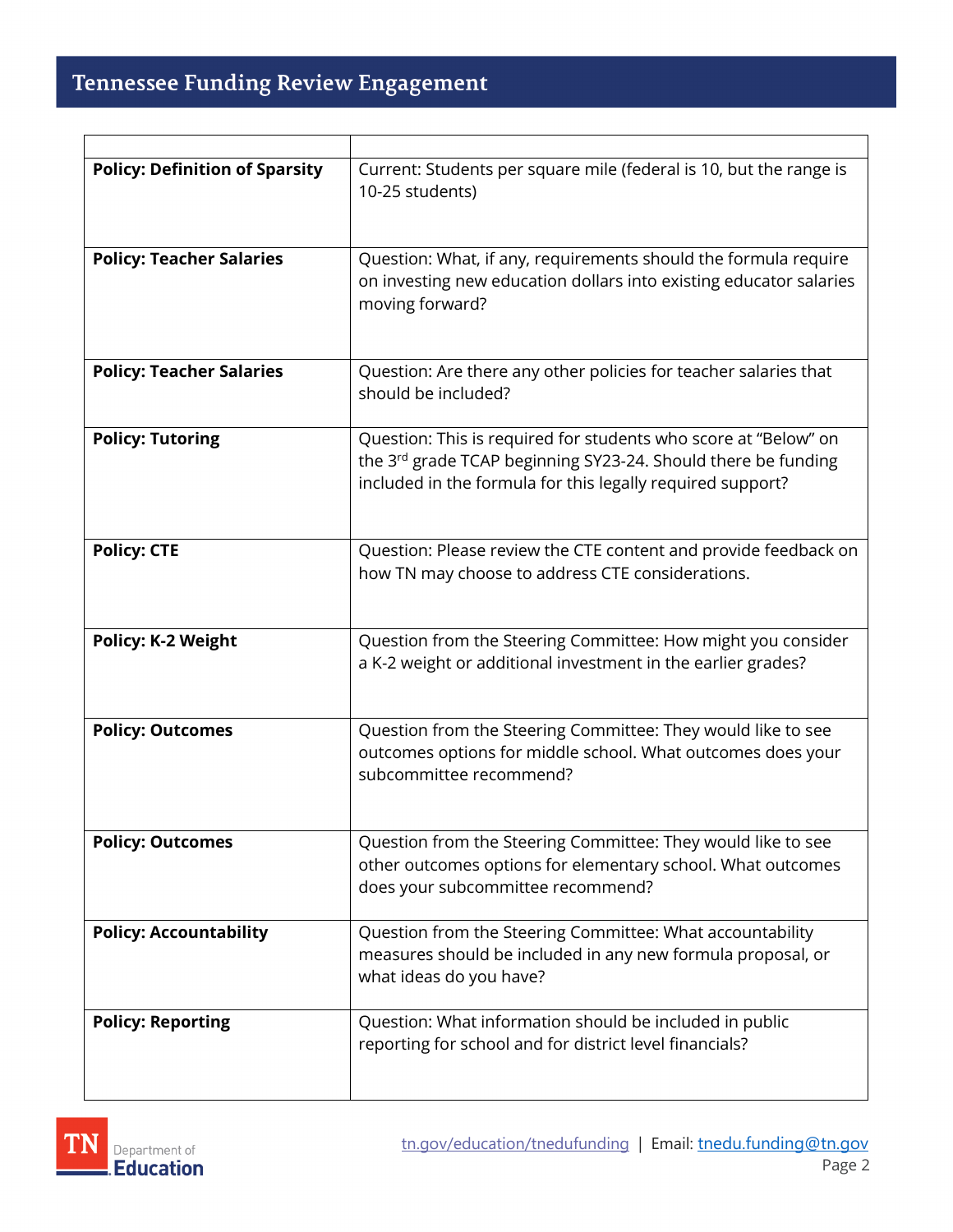### **Tennessee Funding Review Engagement**

| <b>Policy: Funding Year</b>                                    | Question: Should funding reflect the current year or the prior<br>year (as it does now)? For fast-growing districts, it may be<br>beneficial to receive the funds in real time to meet the costs of<br>that year and for declining enrollment districts, it may be harder<br>to adjust budgets in real time. Given that challenge, are there<br>mitigation ideas?                                                  |
|----------------------------------------------------------------|--------------------------------------------------------------------------------------------------------------------------------------------------------------------------------------------------------------------------------------------------------------------------------------------------------------------------------------------------------------------------------------------------------------------|
| <b>Policy: ADM Shifts</b>                                      | Question: Student enrollment may fluctuate down in a given year<br>(up or down). Should there be any consideration for hold<br>harmless or fixed costs, or should the funding be specific and<br>reflective of the actual enrollment?                                                                                                                                                                              |
| <b>Policy: Maintenance of Effort</b>                           | Question: How should we consider Maintenance of Effort at the<br>local level? (It provides consistent funding but may deter local<br>investment because of the requirement to continue).                                                                                                                                                                                                                           |
| <b>Policy: Professional</b><br><b>Development and Training</b> | Question: Are there any professional development opportunities<br>or additional supports that should be provided?                                                                                                                                                                                                                                                                                                  |
| <b>Policy</b>                                                  | Content - Adequacy<br>We recommend a new funding formula that provides and<br>maintains for educators a best-in-region total compensation<br>package (including salaries, benefits, and professional<br>development), to emphasize our commitment to and<br>investment in educators and education.<br>"Educators" includes all certified personnel (teachers,<br>administrators, counselors, social workers, etc.) |
| <b>Policy</b>                                                  | Content - Adequacy<br>We recommend that Tennessee make a historic and dramatic<br>recurring investment in K-12 public education that fully supports<br>a new student-based, student weighted funding formula that<br>will transform our schools, strengthen our economy, and provide<br>a great education and pathways to college and career for our<br>children.                                                  |
| <b>Additional Feedback: Outcomes</b>                           | We recommend that the outcomes portion of the formula<br>Include the student groups noted in the Unique Learning Needs of<br>the Weights portion of the framework as additional student<br>groups for outcomes. As noted by Matthew Joseph, the expert<br>who spoke to our subcommittee, the weights must be                                                                                                       |